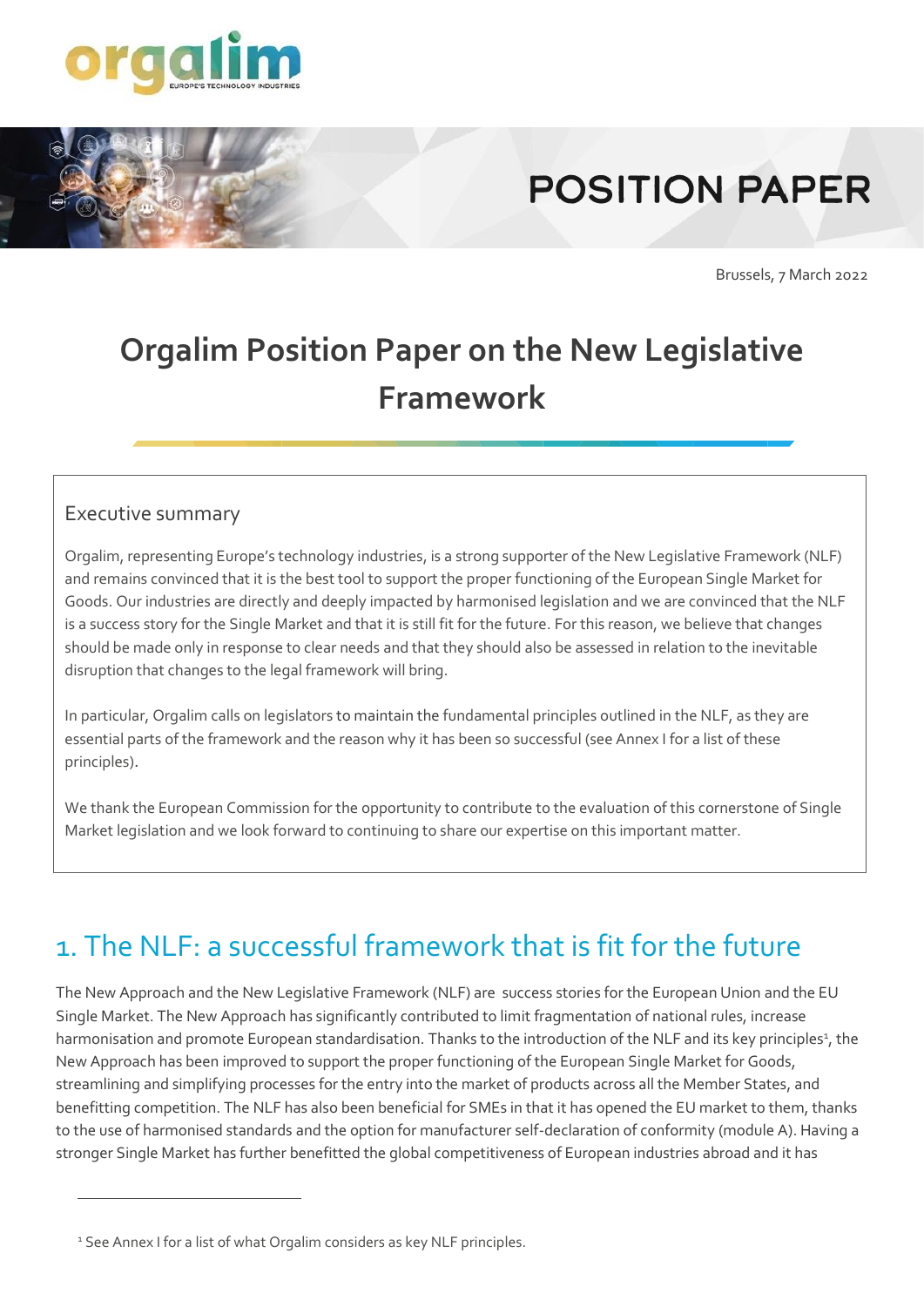improved the speed of adoption of state-of-the-art technologies, as compared to the Old Approach. The introduction of the NLF has also benefitted European consumers by improved market surveillance mechanisms.

After more than ten years of application, Orgalim believes the NLF is still fit for the future, including to address the new challenges brought about by the green and digital transitions. One of the reasons why the NLF has aged so well is the fact that it is technology-neutral and provides a common toolbox of measures for use in future legislation. Nevertheless, we welcome the evaluation initiated by the Commission in 2020 as we recognise that there are some limited areas for improvement which are worth considering. However, we believe that changes should be made only in response to clear needs and only if the expected benefits outweigh the costs involved in changing a robust and well-developed system, whose ultimate goal remains that of strengthening the Single Market by applying the same clear rules across the European Union. In particular, we remain convinced that the NLF principles are a cornerstone of the Single Market and that they should be embedded in new legislation (e.g. use of essential requirements in annex, application of harmonised standards, applications of the modules for conformity assessment etc.) as a means to facilitate companies' compliance.

## 1.1. Conformity assessment procedures

One of the key principles of the NLF is the establishment of conformity assessment procedures according to specific modules, to be used in accordance with criteria linked to appropriateness, nature of the risk (type and degree of risk) and level of burden compared to risk.

Orgalim is a strong supporter of the modules approach, and of the criteria to select them, and does not believe that additional modules are needed to respond to the existing needs. However, we do believe that the use of module A (internal production control) should remain a cornerstone in new legislation and revised regulations. We are concerned to see that several of the current legislative proposals tend to require third party conformity assessment for products over self-assessment, disregarding the risk-based approach for selecting conformity assessment procedures mentioned above.

It is important to underline that, ultimately, the manufacturer remains responsible for product compliance and safety, regardless of the conformity assessment procedure used. Under module A conscientious manufacturers strive to achieve high levels of compliance by carrying out multiple tests and risk assessments during the process of development and production that are set out in the Essential Requirements and standards. Some manufacturers may choose to recourse to notified bodies to reconfirm these procedures, or are required to do so where harmonised standards have not yet been developed. Self-assessment is linked to faster time-to-market, which is an important element for the competitiveness of European manufacturers and something that the Commission is keen to support through other initiatives, including the new Standardisation Strategy. It also supports the standardisation system because it creates an incentive for industry experts to participate in standardisation activities, knowing that they will then be applying those standards for selfassessment.

#### 1.2. Economic operators: definitions and obligations

We recognise that the appearance of new economic operators may require an update of the definition of economic operators in the NLF. Notably, the recently revised Market Surveillance Regulation has added "fulfilment service providers" to the list and we believe this should be reflected in the NLF to ensure alignment between the two pieces of legislation.

When it comes to the obligations of economic operators, and particularly of manufacturers, we believe that the obligations foreseen by the NLF are still fit for purpose and that there is no need for an extension of these obligations, except in order to align the NLF with the new Market Surveillance Regulation. For example, in relation to Article 4 of this regulation on tasks of economic operators regarding products subject to certain EU harmonisation legislation.

## 1.3. Digitalisation can facilitate information obligations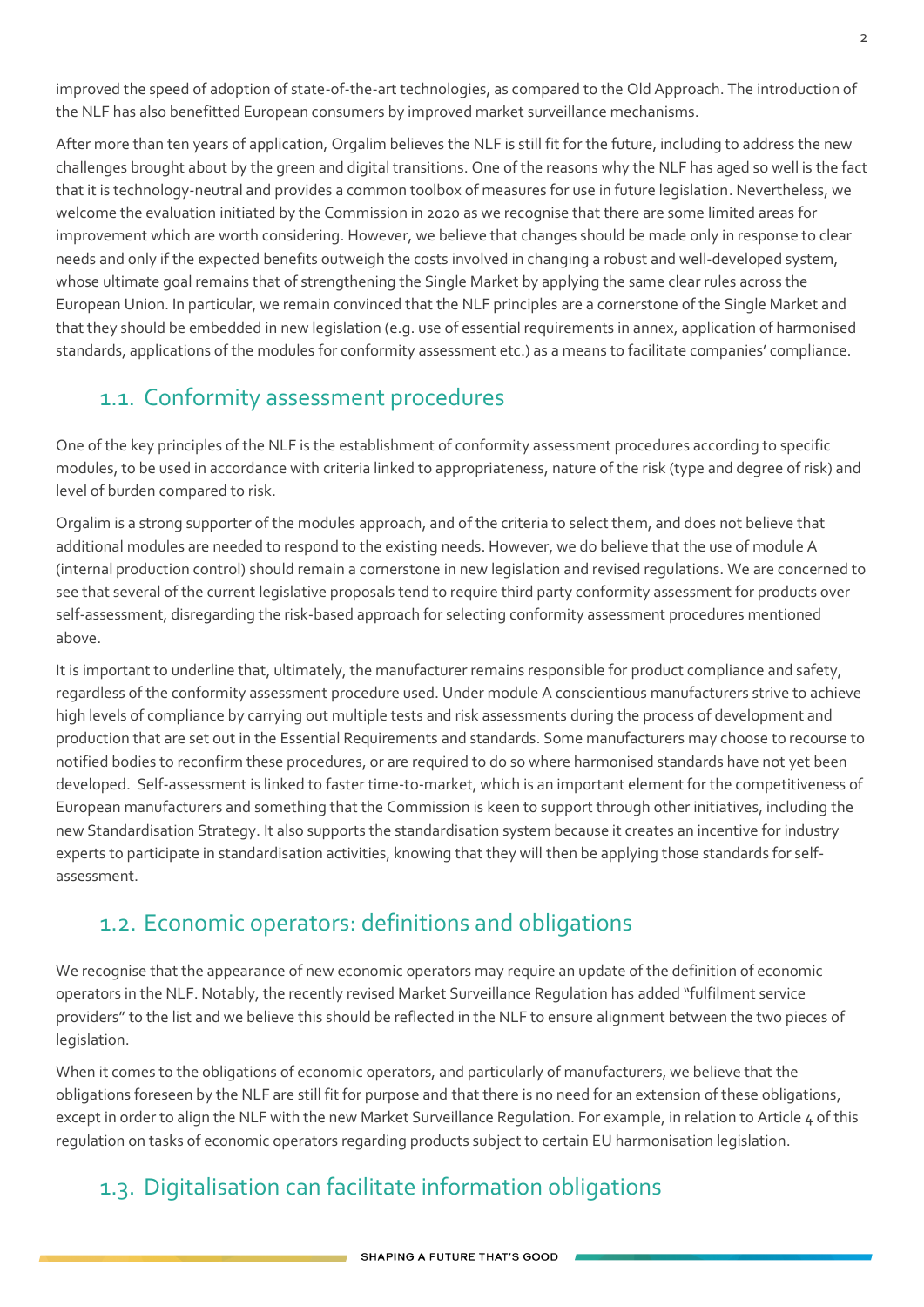Orgalim welcomes and supports technological advances that can facilitate information obligations when these satisfy the needs of the stakeholders. We believe digitalisation can facilitate and speed up compliance by simplifying the way in which manufacturers meet information obligations, both towards authorities and consumers or users of professional products. Considering the existing digital solutions for providing information, the ever more digitalised ways in which we consume information and the positive impact that the reduced need for paper would have on the environment, we support a reassessment of how relevant information for products under the NLF can be made available in a digital format as an alternative to the traditional paper form.

Particularly when it comes to the consumer or user's right to access information, which remains a fundamental requirement, we believe the digitalisation of information, such as the postal address of the manufacturer or the type of product, does not infringe this right.

However, providing information in a digital format should be an 'either/or' option, not an additional requirement, and manufacturers should not be asked to store such information in a centralised platform. The development of common standards and specifications for the content and the format of the required product information could be helpful to further align and ensure adequate information for the consumer.

The Sustainable Products Initiative (SPI) is an important opportunity for a win-win situation for the environment and the economy, and applying digital solutions for product information, such as Digital Product Passports (DPP), could have benefits for some end-users such as consumers as well as for our industries – provided that they are properly designed. For more information, please see Orgalim's [Position Paper.](https://orgalim.eu/position-papers/environment-orgalim-position-sustainable-products-initiative-0)

## 1.4. Impact of new technologies and the circular economy

Orgalim believes that the NLF remains fit for the future and should be the cornerstone of all product legislation, even if the regulations address product-related environmental requirements and new technologies (AI and cybersecurity).

Considering the growing complexity of new products and the many implications that must be taken into consideration, we strongly encourage close coordination and exchanges between DG GROW, DG ENV and DG CONNECT regarding developments in the circular economy and digitalisation with an impact on product legislation. One of the successful features of the NLF, which has maintained this framework as effective, efficient, relevant, coherent, and providing EU added value for all these years, is the fact that it is technology-neutral and provides a common toolbox of measures for use in future legislation.

For this reason, Orgalim considers it to be crucial that the same conditions to decide when a conformity assessment is needed and who is responsible for it are applied across different pieces of legislation. Fragmentation and uneven conditions would bring legal uncertainty and an increased level of complexity which would be counterproductive for the competitiveness of European products and detrimental to the development of the circular economy. In the end the product must always be safe for the end-user and in conformity with existing legal requirements.

## 1.5. Coherence between the NLF and other legislation

In recent years we have detected a growing lack of coherence between the NLF and other legislation. This is applicable to NLF-aligned legislation, to other horizontal legislation and to other relevant legislation. We are concerned by the interaction between some of the legislation that is currently being revised, reviewed or newly proposed and the NLF. In principle, when proposals for EU legislation on products are presented, an evaluation of the alignment with the NLF principles should be required. Any divergences should be justified as they cause unnecessary costs and burdens, and they may even generate legal uncertainty. Moreover, experience from the alignment processes with the NLF shows that divergence from NLF principles often leads to problems due to inconsistencies.

As a rule, the NLF should act as the leading framework for horizontal definitions across legislation. Instead, we find some concerning discrepancies not only in other horizontal legislation, but also in NLF-aligned legislation and in other relevant legislation. For example, the proposals on AI, machinery and cybersecurity should ensure consistency with the NLF,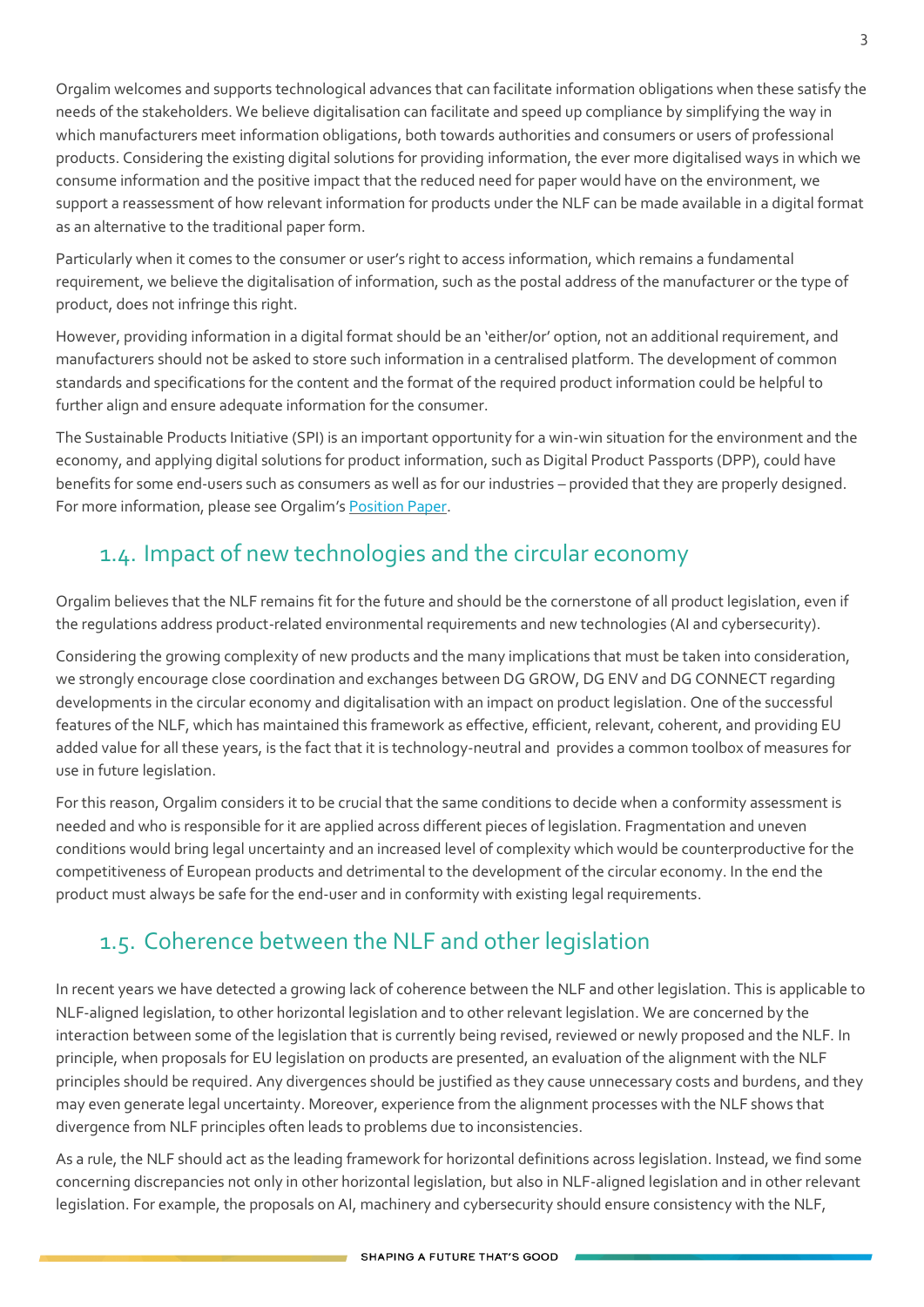which should act as the leading piece of legislation for horizontal definitions. Also non-harmonised legislation, such as for general product safety, should be aligned with the NLF, at least for that which concerns definitions and requirements. Instead, we find some concerning discrepancies which should be addressed. Some examples:

- $\triangleright$  the GPSR proposal includes disproportionate and inconsistent requirements for economic operators concerning quality management, placing on the market, traceability, etc. It also includes additional requirements for market surveillance as compared to what is included in Regulation 2019/1020.
- $\triangleright$  The AI Act and the Machinery Regulation introduce the concept of "high risk" products, which is not in line with the NLF (in the NLF there is reference to "level of risk").
- ➢ Different definitions of cybersecurity features are currently included in different pieces of legislation or proposed legislation (see the ENISA Cybersecurity Act, the Radio Equipment Directive Delegated Act on Article 3.3 (d,e,f), the AI Act, the Machinery Product Regulation and the GPSR). We believe the cybersecurity of products should be regulated through the introduction of a horizontal legislation on cybersecurity for networkable products which should follow the NLF principles.
- $\triangleright$  Terminology is not implemented consistently between regulations, but there are also problems arising when terminology that differs from internationally accepted terminology is used in regulations.

#### 1.6. Accreditation

The European Regulation for Accreditation (768/2008) should be implemented consistently in the EU Member States. The standards series EN ISO/IEC 17000 should form the normative base for requirements of conformity assessment bodies and for accreditation to achieve consistency with international requirements and avoid technical barriers to trade. Member States should not implement individual requirements for Conformity Assessment Bodies that go beyond the requirements for accreditation. Orgalim supports accreditation as a means to ensure consistency in competence levels across notified bodies.

#### 1.7. Harmonised standards

While we understand that the ongoing NLF evaluation does not take into consideration Regulation 1025/2012 on European standardisation, we believe it is impossible to decouple the NLF from the role that harmonised standards have when it comes to the functioning of the system. In fact, one of the key principles of the NLF is the separation of essential requirements (included in legislation) from technical specifications (formulated in harmonised standards). Harmonised standards remain the best tool to provide presumption of conformity and accommodate state-of-the-art.

Orgalim is concerned that the new Standardisation Strategy does not reflect the close link between the NLF and standardisation. For this reason, we are also concerned that the Strategy does not provide much concrete information as to how the Commission intends to solve the long-standing issues affecting the availability of harmonised standards and that it does not provide for adequate involvement of the industry in the discussions around this point.

It is important to highlight that these issues affect the NLF's ability to perform at its best. For example, when harmonised standards are not available, achieving conformity with the essential requirements becomes more costly, more time consuming and less certain. Also, market surveillance becomes harder, to the detriment of the level playing field. In addition, repercussions are also felt in terms of global competitiveness: more and more often the newest international standards representing state-of-the-art cannot be harmonised in the EU without making changes to the text which have no market relevance but are required from a legalistic point of view. Such changes are difficult to agree upon at international level. This either forces companies (especially those who operate globally) to document compliance with different generations of standards, with increased costs for them, or it forces companies to avoid using the newest standards, thereby losing competitiveness.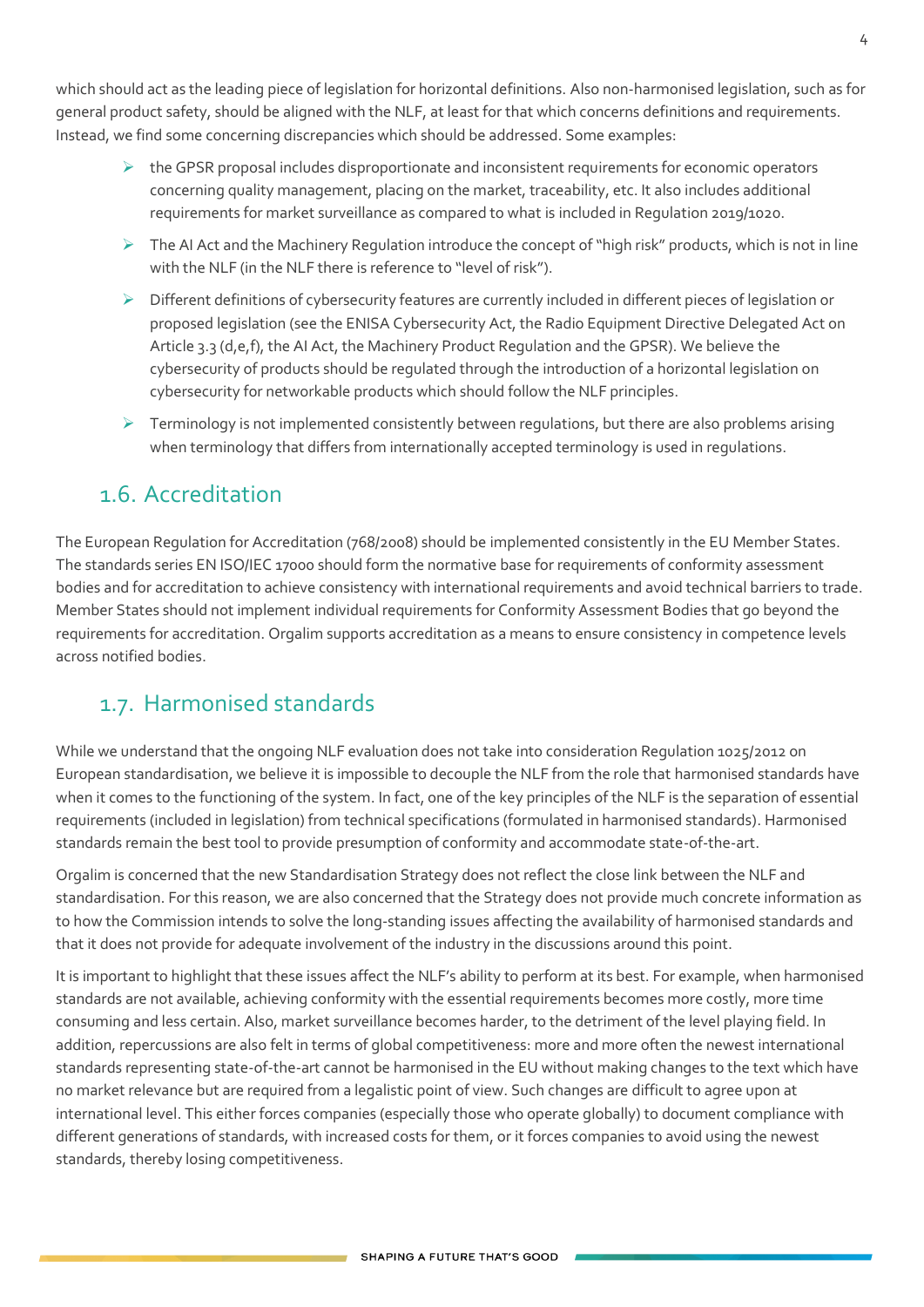The recent provisions allowing the Commission to develop technical or common specifications through implementing acts further contribute to the risk of the decoupling of the ESS from the international system. Orgalim calls for strict and clear horizontal rules to be developed as regards the use of this tool, to ensure that it remains a last resort option. Such rules should be developed in close cooperation with all relevant stakeholders to ensure a balanced, proportionate, and shared approach. Furthermore, technical or common specifications should be withdrawn as soon as there is an appropriate harmonised standard available.

#### 1.8. Market surveillance

Similarly, as to the point made regarding harmonised standards, we understand that market surveillance is not subject to this evaluation. However, we believe it is an important part of achieving an effective and efficient system for product safety. The NLF has set the basis for a strong market surveillance system, notably by providing for an EU framework for market surveillance comprising both competencies and obligations for national authorities, and by organising effective administrative cooperation between these authorities on one side and with the Commission on the other.

We strongly believe that the combination of modules (particularly the use of module A, self-assessment), acceptable time-to-market and an effective market surveillance system, provides 'good and fair opportunities for manufacturers and constitutes the most effective regime to preserve safety and the level playing field.

However, pending improvements brought up by the new Market Surveillance Regulation, in the past we have seen shortcomings in market surveillance activities. This distorts competition and creates uncertainty as to how the NLF legislation should be interpreted. Limited market surveillance levels indirectly benefit non-compliant products (usually cheaper) to the detriment of virtuous manufacturers. Orgalim believes that it will be important for the Commission to follow up on the implementation of the new Regulation and ensure that Member States will deliver on their obligation to share data on their market surveillance activities in a comparable way.